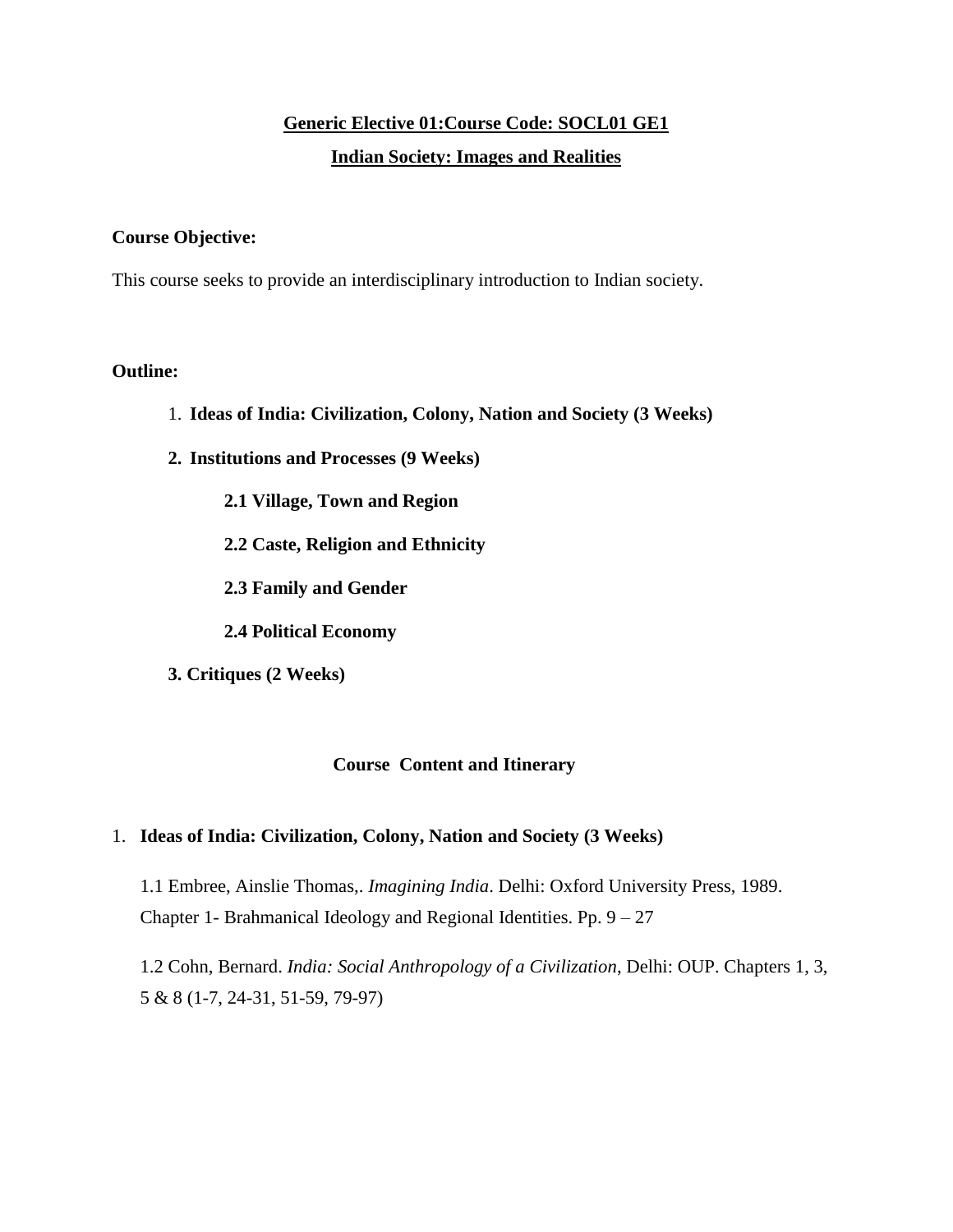#### **2. Institutions and Processes (9 Weeks)**

#### **2.1 Village, Town and Region**

2.1.1 Breman, Jan. 'The Village in Focus' from the Village Asia Revisited, Delhi: OUP 1997. Pp. 15-64

2.1.2 Cohn, Bernard, *An Anthropologist Among Historians and Other Essays*, Delhi: OUP, 1987, Chapters. 4 and 6. Pp.78-85 & 100 – 135

#### **2.2 Caste, Religion and Ethnicity**

2.2.1 Mines, Diane P. *Caste in India*. Ann Arbor, Mich.: Association for Asian Studies, 2009. Pp. 1-35

2.2.2 Fuller, C. J. *The Camphor Flame: Popular Hinduism and Society in India*. Delhi: Viking, 1992. Chapter 1. Pp. 3 – 28.

2.2.3 Ahmad, Imtiaz et.al (eds). *Pluralism and Equality: Values in Indian Society and Politics*, Sage : New Delhi, 2000. Chapter: 'Basic Conflict of 'we' and 'they'' Between religious traditions, between Hindus, Muslims and Christians'. Pp.

#### **2.3 Family and Gender**

2.3.1 Dube, Leela. 'On the Construction of Gender: Hindu Girls in Patrilineal India', *Economic and Political Weekly*, Vol. 23, No. 18 (Apr. 30, 1988), pp. WS11-WS19

2.3.2 Gray, John N. & David J. Mearns. *Society from the Inside Out: Anthropological Perspectives on the South Asian Household.* New Delhi: Sage,